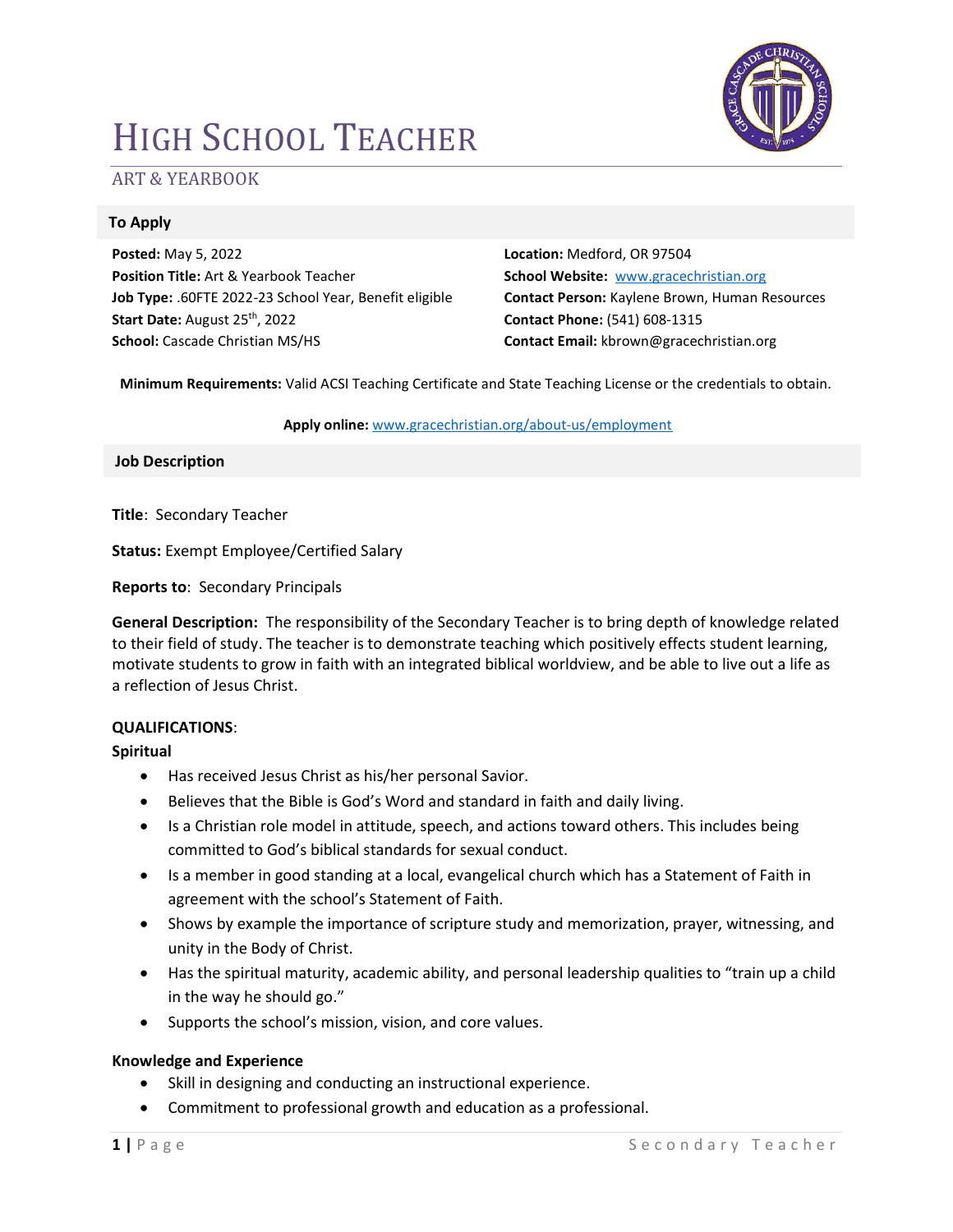- Competent level of knowledge and skill in designing and conducting an instructional experience.
- Skill in organizing and implementing classroom management and corrective student management.
- Shows a commitment to each student with unique backgrounds and characteristics; is enthusiastic and enjoys working with students.
- Works effectively with others and communicates well with students, faculty, and parents.
- Welcomes counsel and constructive critique.

# ESSENTIAL FUNCTIONS

## Spiritual Leadership

- Reflects the purpose of the school which is to honor Christ in every activity.
- Models in speech, actions, and attitude, a consistent daily walk with Jesus.
- Incorporates prayer time into classroom as appropriate.
- Encourages students to accept God's gift of salvation and supports their growth in Christian faith.
- Follows the pattern of problem-solving described in Matthew 18:15-35 in resolving conflicts involving students, parents, administration, and staff.

## Teaching Responsibilities

- Recognizes the role of parents as primarily responsible before God for their children's education and assist them in that task.
- Demonstrates competency in instructional and classroom management skills.
- Establishes and maintains effective, Christ-centered relationships based on mutual respect and trust, working collaboratively with students, staff, and parents.
- Has a proven track record of improving student achievement.
- **.** Listens well to others.
- Has knowledge of current relevant technology trends as they relate to student learning and educational programs.
- Has coursework and experience related to students with individual learning needs as well as the gifted and talented.
- Has demonstrated excellent verbal and written communication skills.
- Demonstrates commitment to each student.
- Plans and develops instructional experiences using research-based strategies that target increased student learning.
- Plans and conducts instructional experiences from a biblical worldview.
- Provides appropriate differentiated practice experiences to meet learning objectives for all students.
- Assess' student's achievement of objectives and uses data in the design of future instructional experiences.
- Provides a classroom climate and standards of student behavior that reflect a biblical worldview and contribute to learning and spiritual growth.